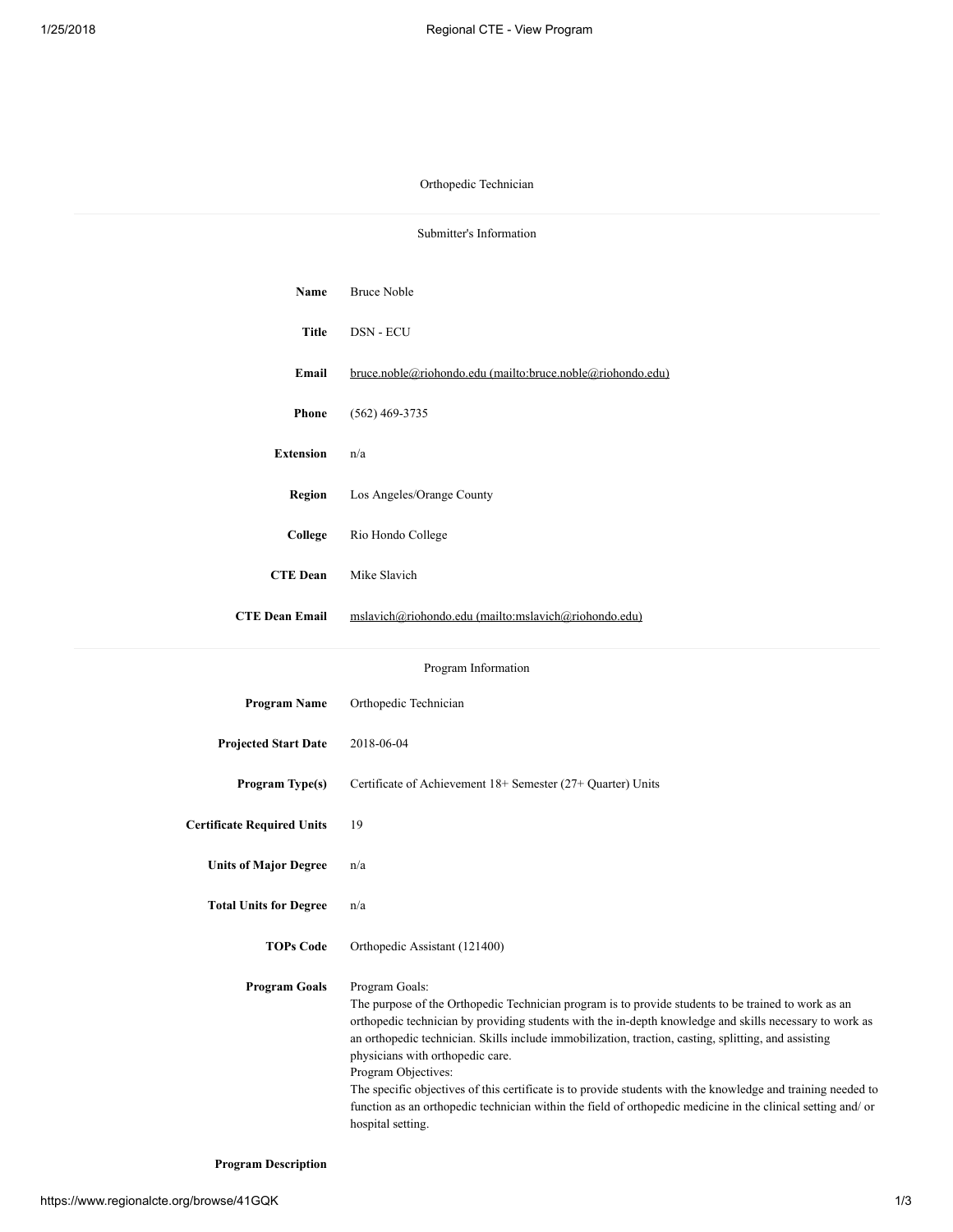## 1/25/2018 Regional CTE - View Program

This program of study will provide students with in-depth knowledge and skills necessary to work as an orthopedic technician. Skills include immobilization, traction, casting, splitting, and assisting physicians with orthopedic care. The program of study requires all applicants to complete biology 125 with a grade of C or better, and passing of the reading and math assessment tests scoring above Reading 043 and English 035 prior to application. Following acceptance into the Orthopedic Technician program, the students will complete four core orthopedic courses. In total the program of study is 19 units. Upon completion of the program, students will receive a Certificate of Achievement and be eligible to take national certification through the National Board of Certified Orthopedic Technicians (NBCOT).

| <b>Program Requirements</b>     | To acquire the Certificate of Achievement in the Orthopedic Technician Program it is necessary to<br>complete the following courses and proposed sequence :<br>Dept. Name/# Name Units Sequence<br>BIOL 125 Human Anatomy 4 Yr 1, Summer<br>ORTH 040 Intro to Orthopedic Technology 4 Yr 1, Fall<br>ORTH 050 Orthopedic Tech Health Assessment 3 Yr 1, Fall<br>ORTH 060 Orthopedic Technician Modalities 4 Yr 1, Spring<br>ORTH 070 Orthopedic Technician Practicum 4 Yr 1, Spring |
|---------------------------------|------------------------------------------------------------------------------------------------------------------------------------------------------------------------------------------------------------------------------------------------------------------------------------------------------------------------------------------------------------------------------------------------------------------------------------------------------------------------------------|
| <b>Program Projections</b>      | Dept. Name/# Name Annual Sections Annual Enrollment<br>BIOL 125 Human Anatomy 22 507<br>ORTH 040 Intro to Orthopedic Technology 2 48<br>ORTH 050 Orthopedic Tech Health Assessment 2 48<br>ORTH 060 Orthopedic Technician Modalities 2 48<br>ORTH 070 Orthopedic Technician Practicum 2 48<br>Expectations: There will be 48 certificates awarded per program cycle                                                                                                                |
| <b>Labor Market Information</b> | $\Box$ Download COE - Orthopedic Program.pdf (/storage/lmi/131-124-COE - Orthopedic Program.pdf)                                                                                                                                                                                                                                                                                                                                                                                   |
| <b>Created At</b>               | 12/07/17 - 01:12 PM                                                                                                                                                                                                                                                                                                                                                                                                                                                                |
| <b>Status</b>                   | Recommended                                                                                                                                                                                                                                                                                                                                                                                                                                                                        |

Los Angeles/Orange County Region Specific Questions

| <b>District</b>                                                                          | Rio Hondo Community College district                                                                                                                                                                                                                                                                                                                                                                                     |
|------------------------------------------------------------------------------------------|--------------------------------------------------------------------------------------------------------------------------------------------------------------------------------------------------------------------------------------------------------------------------------------------------------------------------------------------------------------------------------------------------------------------------|
| College                                                                                  | Rio Hondo College                                                                                                                                                                                                                                                                                                                                                                                                        |
| <b>CRLC</b> Member                                                                       | Mike Slavich                                                                                                                                                                                                                                                                                                                                                                                                             |
| Email                                                                                    | MSlavich@riohondo.edu                                                                                                                                                                                                                                                                                                                                                                                                    |
| <b>Phone</b>                                                                             | 562 463-7368                                                                                                                                                                                                                                                                                                                                                                                                             |
| <b>Reason for approval request</b>                                                       | New Program                                                                                                                                                                                                                                                                                                                                                                                                              |
| Place of program in college's<br>curriculum/similar program                              | Rio Hondo College currently has an exemplary program in Nursing, offering several avenues for student<br>to gain employment in the health sector from Home Health Aide to Registered Nursing. Currently, there<br>is not another program on campus which focuses on the field of orthopedics. This certificate for<br>Orthopedic Technician will give the student yet another option for employment in the health field. |
| Similar programs at other colleges in the Los<br><b>Angeles and Orange County Region</b> | Currently, there are no Orthopedic Technician programs in the region. There are two community colleges<br>in California that have Orthopedic Technician programs - Grossmont College in El Cajon (San Diego<br>region), and West Valley College in Saratoga (Bay region)                                                                                                                                                 |
| <b>Annual Enrollment projects (non-duplicative)</b>                                      | Program designed for two cohorts of 24 students each Total 48 Students                                                                                                                                                                                                                                                                                                                                                   |
| <b>Advisory Minutes</b>                                                                  |                                                                                                                                                                                                                                                                                                                                                                                                                          |